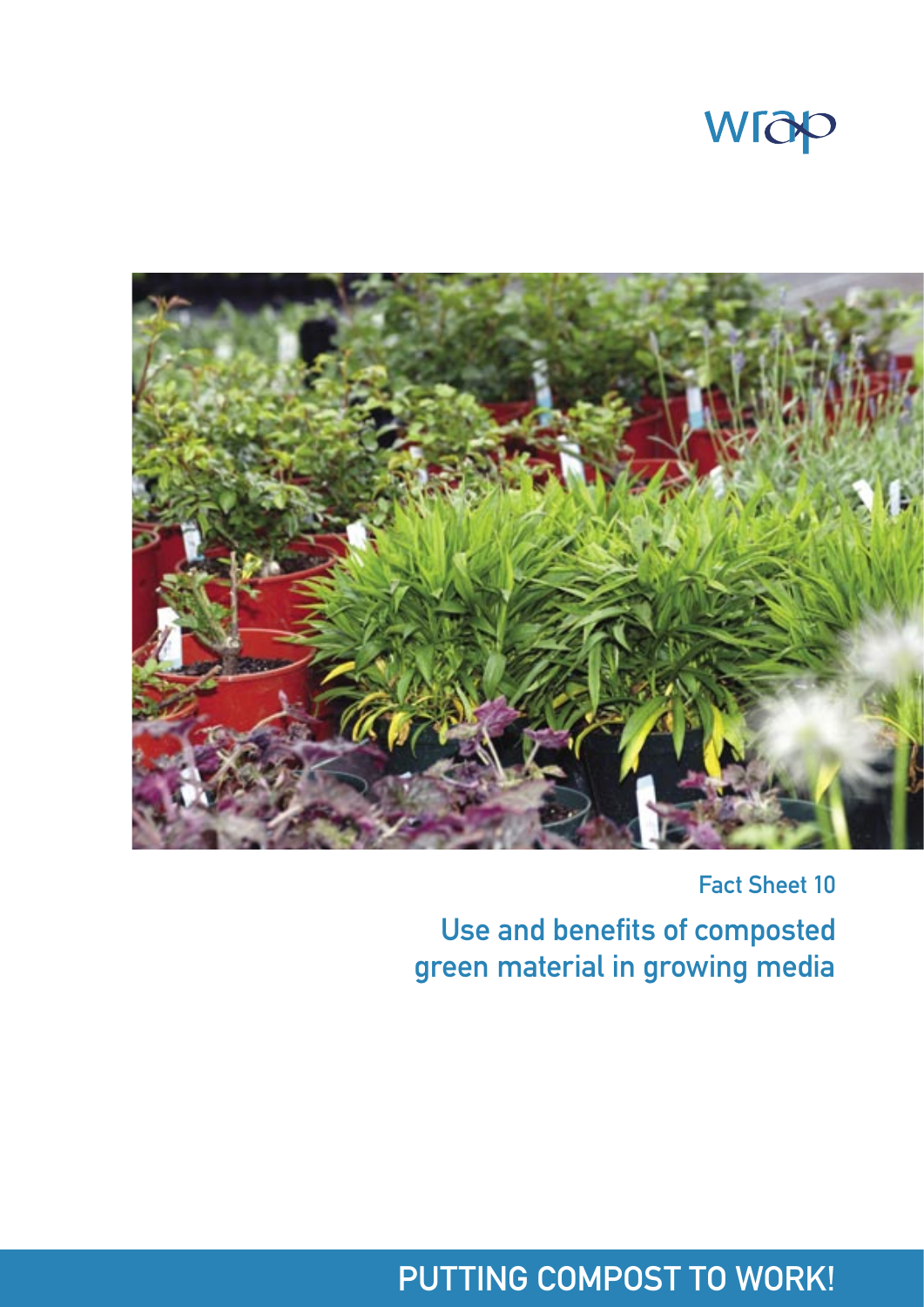# What is composted green material?

High quality composted green material is produced by composting source segregated botanic residues generated by landscapers, hobby gardeners and other horticulturists. These plant materials are collected separately from kitchen waste and other societal wastes.

The feedstock material is, therefore, less at risk from contamination than mixed wastes.

The British Standards Institution's Publicly Available Specification for Composted Materials – BSI PAS 100 (2002) – ensures that the composting process is carefully controlled to produce a high quality product. In purchasing PAS 100 certified material, users can be assured of conformity and that the material

is independently assessed and verified by a certification scheme, such as that run by The Composting Association. In growing media, composted green material (CGM) is a natural partner for sphagnum peat, bark and other complementary substrates. Refer to WRAP's 'Guidelines for the specification of composted green materials used as a growing medium component' for advice on rates of use.



## Key properties

CGM differs from sphagnum peat and other substrates in a number of important respects:

- Bulk density is higher than for sphagnum peat or bark (at comparable moisture content).
- Electrical conductivity (EC) is much higher than in sphagnum peat and higher than in bark (EC values are a reflection of the level of water-soluble nutrients).
- pH is much higher than in sphagnum peat and higher than in bark. However, pH can easily be lowered to a suitable level and the relatively high pH of CGMbased mixes has not generally been shown to compromise

plant growth (NB: the optimum pH for all-peat growing media is significantly lower than for other growing substrates).

- CGM contains significant levels of a full range of essential plant nutrients, including trace elements. However, available nitrogen (N) usually needs to be supplemented.
- CGM tends to be more biologically active than sphagnum peat; for example, it enhances nitrification (conversion of ammonium nitrogen to nitrate nitrogen).
- Cation exchange capacity (CEC)

tends to be higher than in sphagnum peat (CEC provides 'buffering'; reduced fluctuation in pH and nutrient availability).

- In a very dry state, growing media based on CGM absorbs water more readily than all-peat growing media.
- Typical CGM (<10.0mm) tends to have a lower water holding capacity (WHC)/higher air-filled porosity (AFP) than medium grade sphagnum peat.

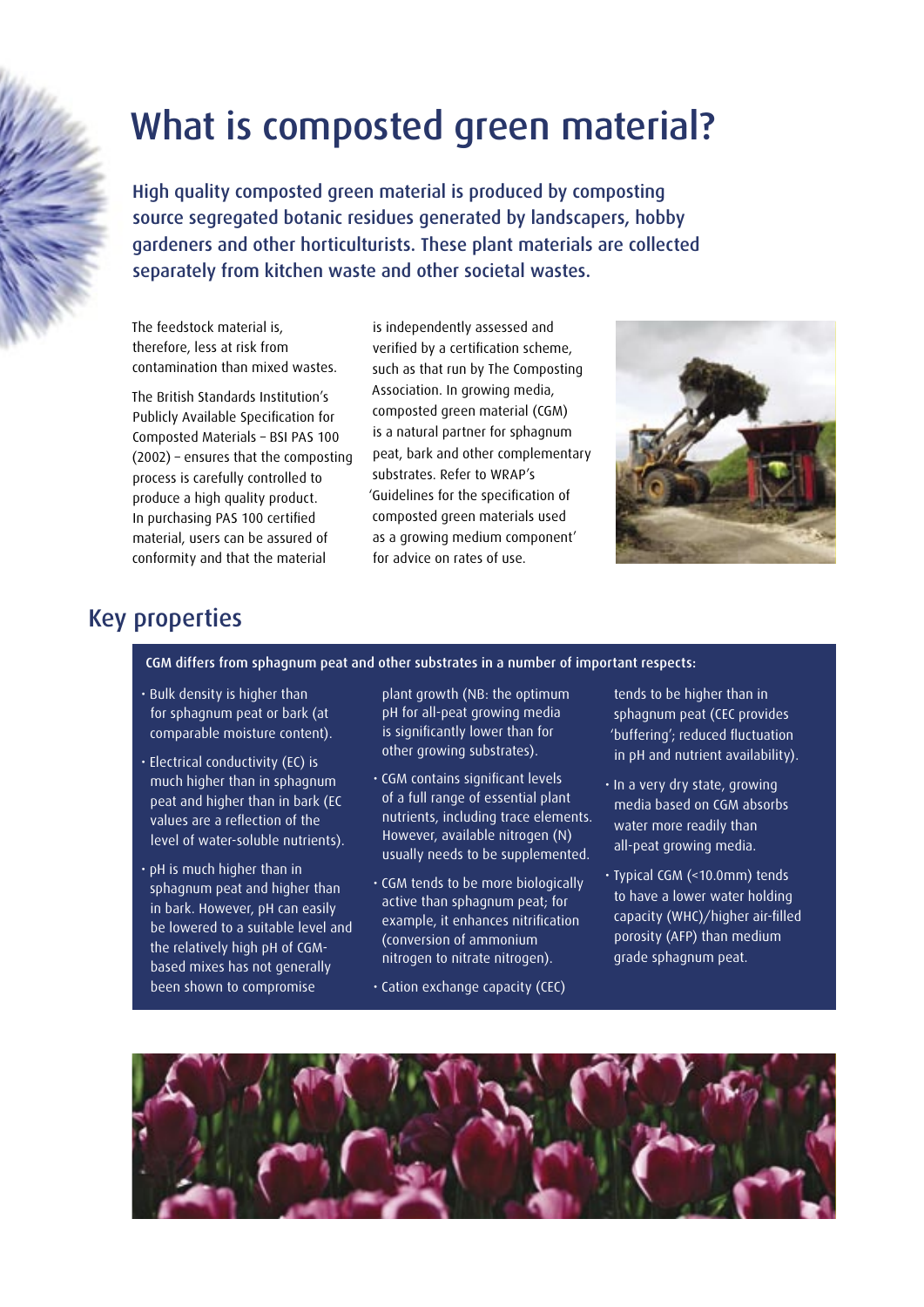## Why use composted green material in growing media?

## CGM's special properties make it an ideal component of growing media:

- Nutrients: apart from watersoluble N, CGM can (depending on rate of use) provide all major and secondary base nutrients.
- Trace elements: CGM can provide a full range of trace elements, notably iron.
- Slow release: much of the nutrient content is released over an extended period.
- Buffering: available nutrients are buffered and leaching of nutrients, therefore, tends to be reduced.
- Nitrification: ammoniacal N (NH4 -N) is quickly converted to nitrate (NO $_{\text{3}}$ -N) by naturallyoccurring nitrifying bacteria; a safety benefit in sensitive crops.
- Lime: being rich in carbonates and other compounds of calcium and

magnesium, CGM can (depending on rate of use) provide most, if not all of the 'lime' requirement.

- Suppression: in combination with composted/matured forestry residues, CGM has been shown to reduce the incidence of algae. moss, liverwort, plus some plant diseases (for example *Xanthomonas hederae*) and certain pests (for example snails).
- Non-slumping: in trials to date, slumping has not been observed in growing media based on mature CGM.
- Economy: taking its nutrient value and other benefits into account, CGM can be economical, especially where a local source can be used.
- Peat alternative: where

required, CGM can form the basis of cost-effective peatfree, or peat-reduced, growing media. CGM is widely available from indigenous sources.

- Quality: quality of CGM is assured, partly by purchasing to BSI PAS 100 (2002) but more critically by WRAP's 'Guidelines for the specification of composted green materials used as a growing medium component.' CGM is the first growing media substrate to be subject to such a specification.
- Tested: these properties have been demonstrated in an extensive and wideranging independent programme of growing trials undertaken in the UK.

## What subjects can be grown using composted green material?

#### **Bedding and pot plants**

Growing trials have shown that a wide range of bedding plants (summer and winter types) and pot plants can be grown. Some subjects – for example *Lobelia* and *Impatiens* – have shown a slightly more compact growth habit in CGMbased mixes than in standard (peatbased) mixes. Onset of flowering was delayed in a small minority of subjects, for example *Cyclamen*.

## **Propagation**

Growing trials have shown that a wide range of plants can be raised from cuttings and seed, including pot herbs, herbaceous perennials,

vegetable transplants, pot and bedding plants. Some subjects – for example pot herbs – have shown a slightly more compact growth habit in CGM-based mixes than in standard (peat-based) mixes.

## **Hardy Ornamental Nursery Stock**

Growing trials have shown that a wide range of Hardy Ornamental Nursery Stock can be grown, including herbaceous perennials, alpines, roses, climbers, conifers, hardy ferns, deciduous trees and ground cover subjects. Good results have been obtained with *Skimmia*, *Magnolia* and *Primula* but experience with ericaceous species is limited at

present. Some subjects have shown a slightly more compact growth habit in CGM-based mixes than in standard (peat-based) mixes.

**Before making significant changes in substrate type for any subjects, it is advisable to carry out trials alongside current practice.**

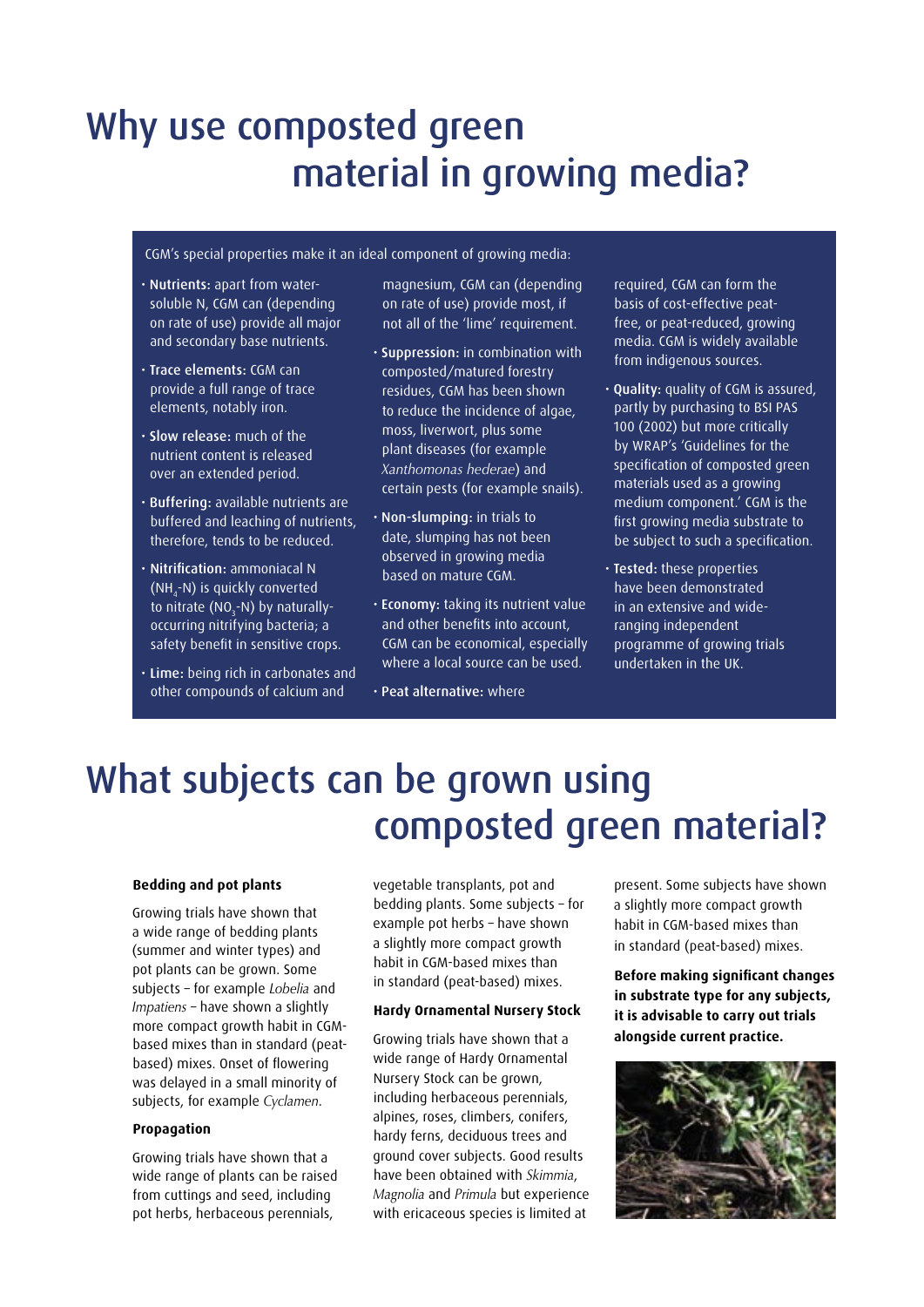## How should composted green material be used in a growing medium?

Manufacturers of growing media, recognising the potential for CGM, are using the renewable nutrient-rich substrate in a wide range of products.

Growers who mix their own growing media will find CGM – used at say 33% by volume of the mix – particularly competitive:

- CGM can provide all essential base nutrients apart from nitrogen.
- CGM can replace all or most of the lime normally added.
- Addition of loam may not be required (CGM buffers well and contains a 'reserve' of trace elements).
- Inclusion of bark may not be required (CGM has a high content of woody material, which can be altered through specifying a different particle size range).
- Inclusion of a wetting agent will probably be unnecessary (CGMbased growing media rewets well).
- Mixes based on CGM and bark or other forestry co-products tend to reduce the incidence of algae, moss and liverwort and, more occasionally, certain pests and plant diseases.

## Basic principles

As CGM is rich in nutrients, it must be mixed with one or more lownutrient substrates before use.

Standard grades of CGM (passing a 10mm or 8mm screen) are usually suitable but special grades may occasionally be required for:

Nitrogenous fertilizer is added to provide readily-available nitrogen (N). Unless sphagnum peat is used as the diluent, additional N may be needed to prevent N lock-up.

- plant raising in cell trays: the CGM should be 5mm grade.
- capillary irrigation: the CGM should have a high fines

CGM is rich in calcium (Ca) and magnesium (Mg) and lime rate should therefore be reduced.

content (at least 50% m/m less than 1.0 mm).

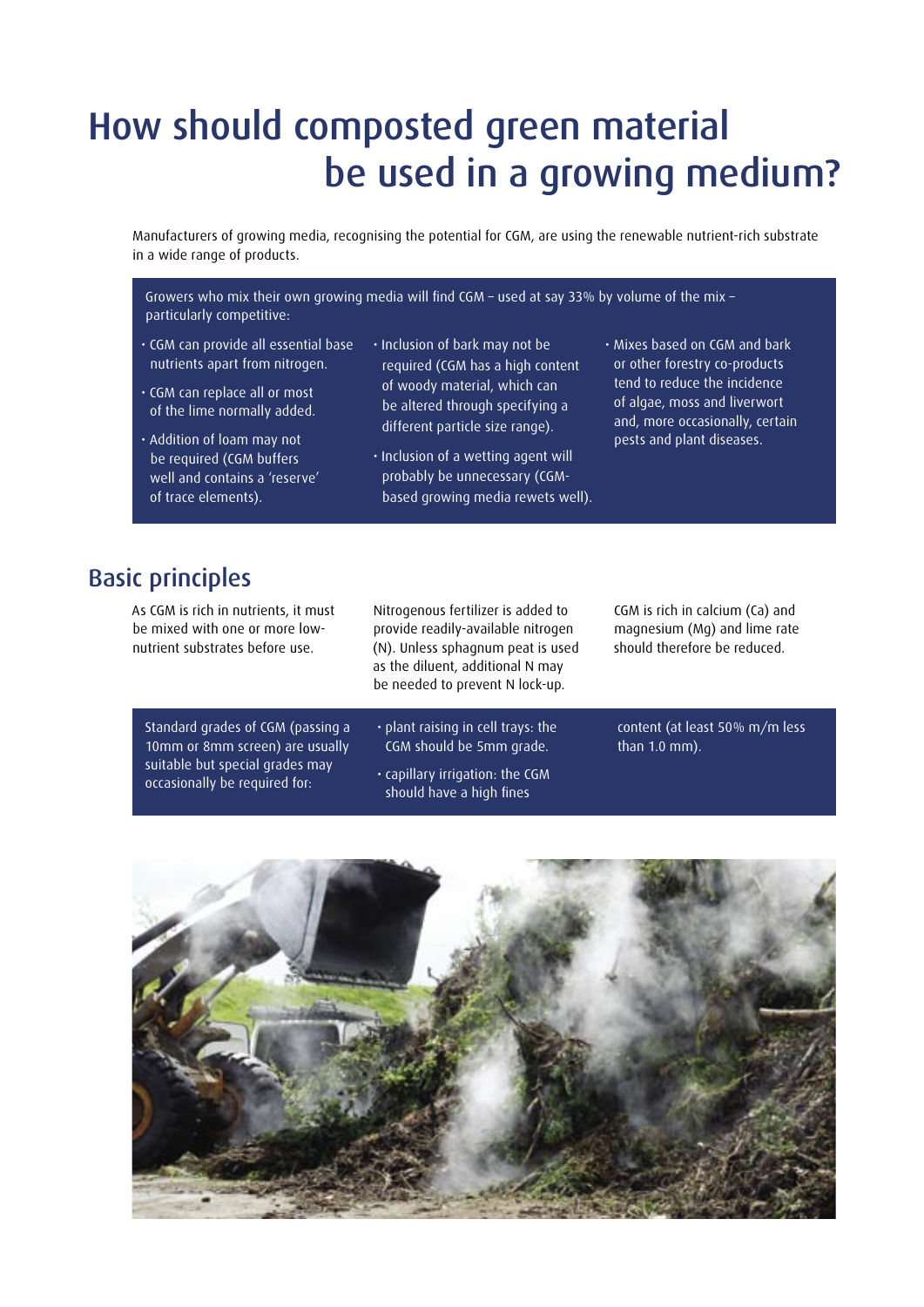## Formulations

CGM can be used in reduced-peat or peat-free growing media as below. These formulations are a guide. As always, expert advice should be sought and trials undertaken before switching full-scale production to a new growing medium.



## **Table 1. Formulations based on CGM**

|                                                                                                    |                                           | Ammonium nitrate <sup>(1)</sup> g/m <sup>3</sup> |                                  | Ground magnesium<br>limestone kg/m <sup>3</sup>  |                                               |
|----------------------------------------------------------------------------------------------------|-------------------------------------------|--------------------------------------------------|----------------------------------|--------------------------------------------------|-----------------------------------------------|
|                                                                                                    | Rate $CGM(2)$<br>$\frac{0}{0}$ v/v        | Sphagnum<br>peat                                 | Forestry<br>residues $(3)$       | Sphagnum<br>peat                                 | Forestry<br>residues <sup>(3)</sup>           |
| Summer bedding<br>Autumn/winter bedding<br>Pot plants                                              | $33 - 40$<br>$25 - 33$<br>$33 - 40^{(4)}$ | 600<br>600<br>600                                | 900-865<br>940-900<br>900-865    | $0.5 - 0.3$<br>$1.0 - 0.5$<br>$0.5 - 0.3(4)$     | <b>Nil</b><br>Nil<br>Nil                      |
| Propagation (seed or cuttings*):<br>Medium/sensitive<br>Vigorous<br>Pot herbs (from seed or plugs) | 15<br>25<br>33                            | 300-450<br>300-450<br>600                        | 725-875<br>675-825<br>900        | 1.0<br>1.0<br>1.0                                | Nil<br><b>Nil</b><br>Nil                      |
| Liners:<br>Medium/sensitive<br>Vigorous<br>Potting on:<br>Medium/sensitive<br>Vigorous             | 25<br>33<br>33<br>40                      | <b>Nil</b><br><b>Nil</b><br><b>Nil</b><br>Nil    | 333<br>375<br>$223^{(5)}$<br>200 | $Nil-0.5$<br>$NiI-0.5$<br>$NiI-0.5$<br>$Nil-0.5$ | <b>Nil</b><br>Nil<br><b>Nil</b><br><b>Nil</b> |

\*In cell trays or conventional containers. Recommendations for use of CGM in blocking media are not yet available.

## Peat or an alternative?

Reduced-peat growing media based on a combination of CGM and sphagnum peat offers:

- lowest cost
- lowest bulk density
- $\cdot$  most nutrient dilution<sup>(6)</sup>
- $\cdot$  most pH reduction<sup>(6)</sup>
- most storage stability
- most availability

Some retailers and landscape architects are seeking 'peat-free plants'. Furthermore, major retailers have set peat reduction targets in their environmental policies. Use of CGM can play a major role in meeting these targets.

Trials have shown that growing media based on CGM plus bark and/or other forestry co-products can reduce the incidence of moss, liverwort and certain plant diseases more than other mixes.

However, crop development does not always match that of other mixes – including those based on CGM plus sphagnum peat.

Like CGM, all diluents must be of an appropriate size grade, especially where the medium is to be used in cell trays.

Where an automatic tray-filling machine is used, a pilot trial should be undertaken before a new medium is adopted for full-scale production.

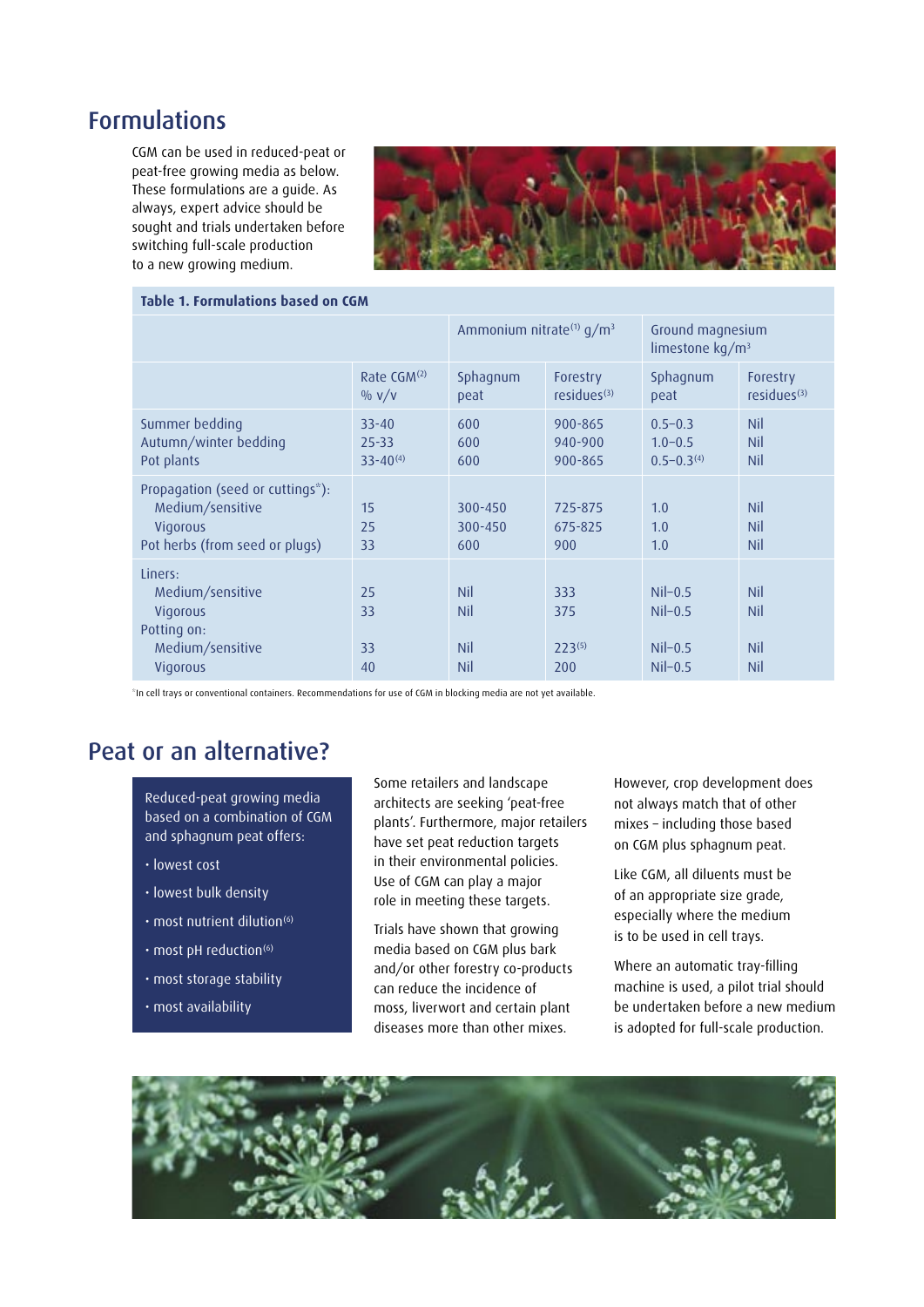

## Management

## **Bulk Density**

Growing media based on CGM are denser than all-peat media at point of use. Handling trials are, therefore, recommended.

Trials overseen by Peatering Out Ltd have shown that, when watered for dispatch, differences in pack weight are modest.

#### **Storage**

As with all growing media, if Controlled-Release Fertilisers (CRFs) are pre-incorporated, the batch should be used within three weeks of mixing.

In the absence of CRFs, peatreduced mixes should be used within three months and peatfree mixes within one month.

Growing media should always be stored under cool, dry conditions, protected from wind-blown weed seeds and other contaminants.

## **Watering**

CGM-based growing media have been used successfully with a range of irrigation methods, including ebb and flow, capillary and overhead systems.

As with all growing media, water-in well but avoid overwatering, especially in the early stages of plant development.

When allowed to dry back, root balls in CGM-based crops tend to be particularly robust and experience suggests they will not fall apart. Dried-back plants are relatively easy to rewet.

The surface of CGM-based growing medium is darker and often drier than peat-based mixes. Irrigation requirements should be assessed not only by appearance – of the surface and the plant – but also by inspection, until experience has been gained.

#### **Feeding**

CRFs and liquid feeding can be used as normal.

In peat-free mixes, extra N may be needed if the bark – or other diluent – has not been thoroughly composted.

### **Growth habit**

Top growth is sometimes more compact than usual (i.e. from all-peat media), apparently due to reduction in internode length – as though a low dose of plant growth regulant has been applied.

Rooting of cuttings is sometimes slightly slower than in a peat-based medium. In herb and vegetable subjects, germination appears to be unaffected. However, in the case of very fine or expensive seed, pilot tests are recommended before a new growing medium is used on a large scale.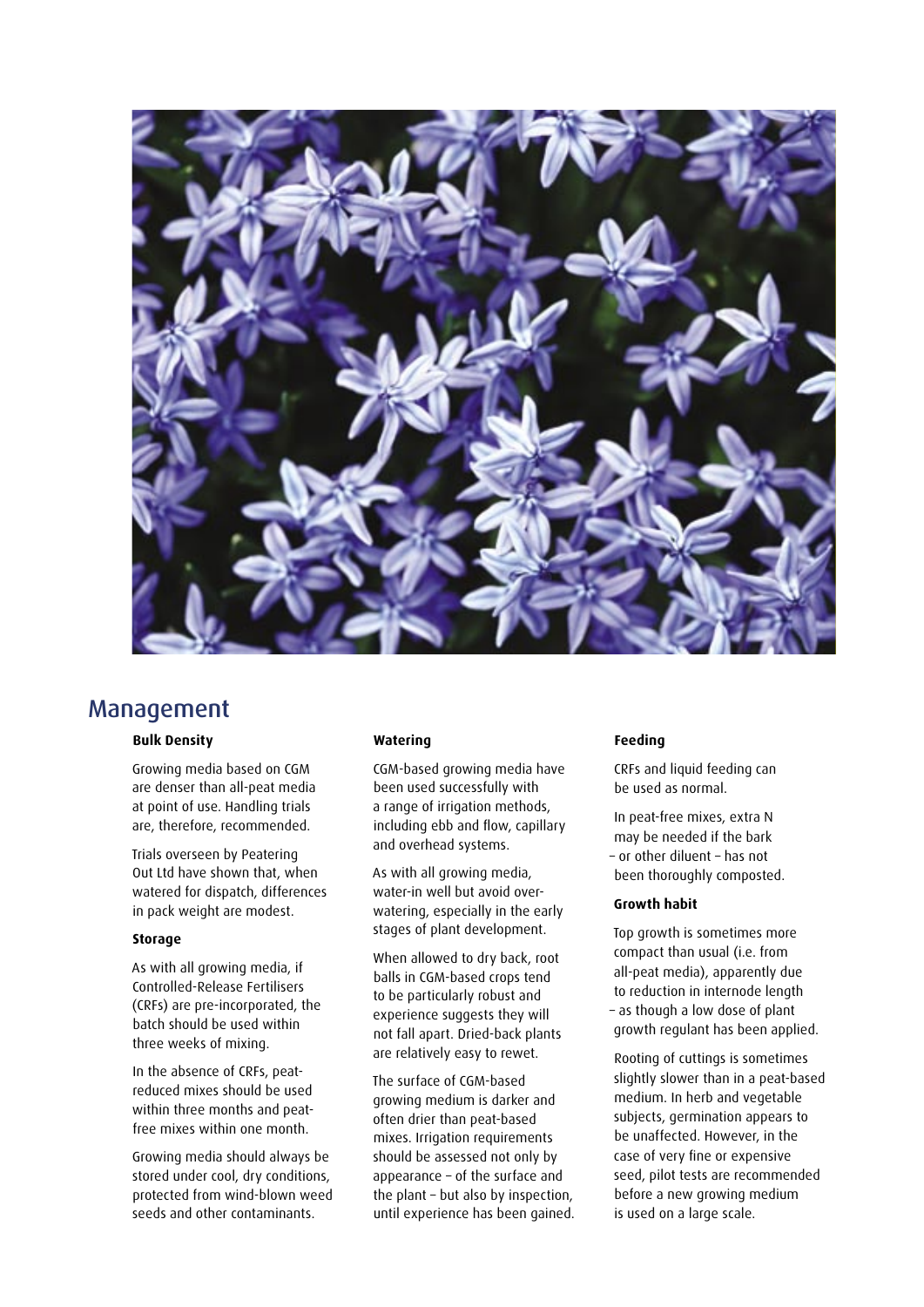Roots are often stained brown by tannins in the CGM and bark, an effect seen in some sphagnum peats.

Growth regulators should be trialled before a new growing medium is adopted on a large scale.

#### **Establishment**

Plants raised in CGM-based growing media establish normally after planting out or potting on.

## **Shelf-life**

Where a shelf-life or transit time is specified, tolerance to transport and neglect should be assessed in comparison with the current growing medium.

#### **Analysis**

For growing media based on CGM and/or forestry residues and/or loam, the use of 'CAT<sup>'(7)</sup> extraction is recommended for all nutrients apart from ammonium nitrogen (NH<sub>4</sub>-N), nitrate nitrogen (NO<sub>3</sub>-N) and, where required, sulphur (S) and calcium (Ca).

For the latter nutrients, plus pH and electrical conductivity (EC), a standard 1:5 water-extraction should be used. EC levels are often higher in CGM-based media than in equivalent all-peat media.

CAT-extraction provides a more realistic picture of plant-available phosphorus, potassium, magnesium, iron and many other nutrients than water-extraction (which was developed purely for products made from sphagnum peat and highly soluble fertilisers).

However, until the grower is familiar with CAT-derived analytical data, it would be prudent to initially

commission analysis based on both CAT-extraction and water extraction.

## **Effect of CAT-extraction on nutrient analysis**

Nutrient solubility is affected, not only by extractant, but also by pH, overall salts concentration, time and temperature of storage and type of substrate(s).

The conversion factors in table 2 may be helpful. However, they are based on limited data and are, therefore, only provisional.



## **Table 2. Factors for converting water-derived data into CAT-derived data**

|                                                                                                                                                             | Based on composted green material <sup>(8)</sup>                              |                                             |                                                                       |  |  |
|-------------------------------------------------------------------------------------------------------------------------------------------------------------|-------------------------------------------------------------------------------|---------------------------------------------|-----------------------------------------------------------------------|--|--|
|                                                                                                                                                             | Peat-free <sup>(9)</sup>                                                      | Peat-reduced <sup>(10)</sup>                | All-peat                                                              |  |  |
| pH<br>Electrical conductivity<br>Ammonium N $(NH_a-N)$<br>Nitrate N $(NO, -N)$<br>Calcium (Ca)<br>Sulphur (S)<br>Chloride (Cl)                              | Not applicable<br>(Continue to use water-extraction for these determinations) |                                             |                                                                       |  |  |
| Phosphorus (P)<br>Potassium (K)<br>Magnesium (Mg)<br>Iron (Fe)<br>Copper (Cu)<br>$\text{Zinc}(\text{Zn})$<br>Manganese (Mn)<br>Boron (B)<br>Molybdenum (Mo) | $\overline{3}$<br>$\overline{2}$<br>>8<br>>4<br>>3<br>>4<br>$>50$<br>1        | 1.3<br>1.5<br>>8<br>>6<br>>5<br>>4<br>$>50$ | 1.3<br>1.3<br>2.5<br>>100<br>>100<br>$\overline{3}$<br>12<br>1.5<br>3 |  |  |

For example, a value of 20 mg water-extractable phosphorus per litre growing medium would be likely to show a value of approximately 60 mg/l (peat-free), 26 mg/l (peat-reduced) and 26 mg/l (allpeat) by CAT analysis, where the peat-free and peat-reduced media were based on 33% CGM.

2 Use lower rate for pricking out seedlings. The higher rate should only be used for plugs and other transplants.

3 Forestry residues should be thoroughly composted and screened to an appropriate grade. 'Brash' = branches and tops ('lop and top') from forestry (usually conifer plantations and, in the case of Sylvafibre®, pine).

5 Assumes 15%-25% v/v of the mix is coarse bark. If coarse bark is absent, increase

AN rate to 333 g/m*3*.

- 6 These properties are especially beneficial for lime-hating (ericaceous) subjects.
- 7 Aqueous solution of calcium chloride plus DTPA: a British and

European standard method.

- 8 33% v/v
- 9 CGM diluted with Sylvafibre®

10 CGM diluted with Shamrock® medium grade sphagnum peat

Sylvafibre is a registered trademark of Melcourt Industries Ltd Shamrock is a registered trademark of Scott's and its affiliates in the UK

<sup>1</sup> If controlled-release fertiliser is to be pre-incorporated, reduce AN rate by 300 g/m*3*. If AN is not available, calcium ammonium nitrate (CAN; 27%N) can be used  $(CAN$  rate = 1.3 x AN rate).

<sup>4</sup> For lime-hating subjects reduce magnesium limestone to nil. For very salt-sensitive subjects, reduce CGM rate to 20% v/v.